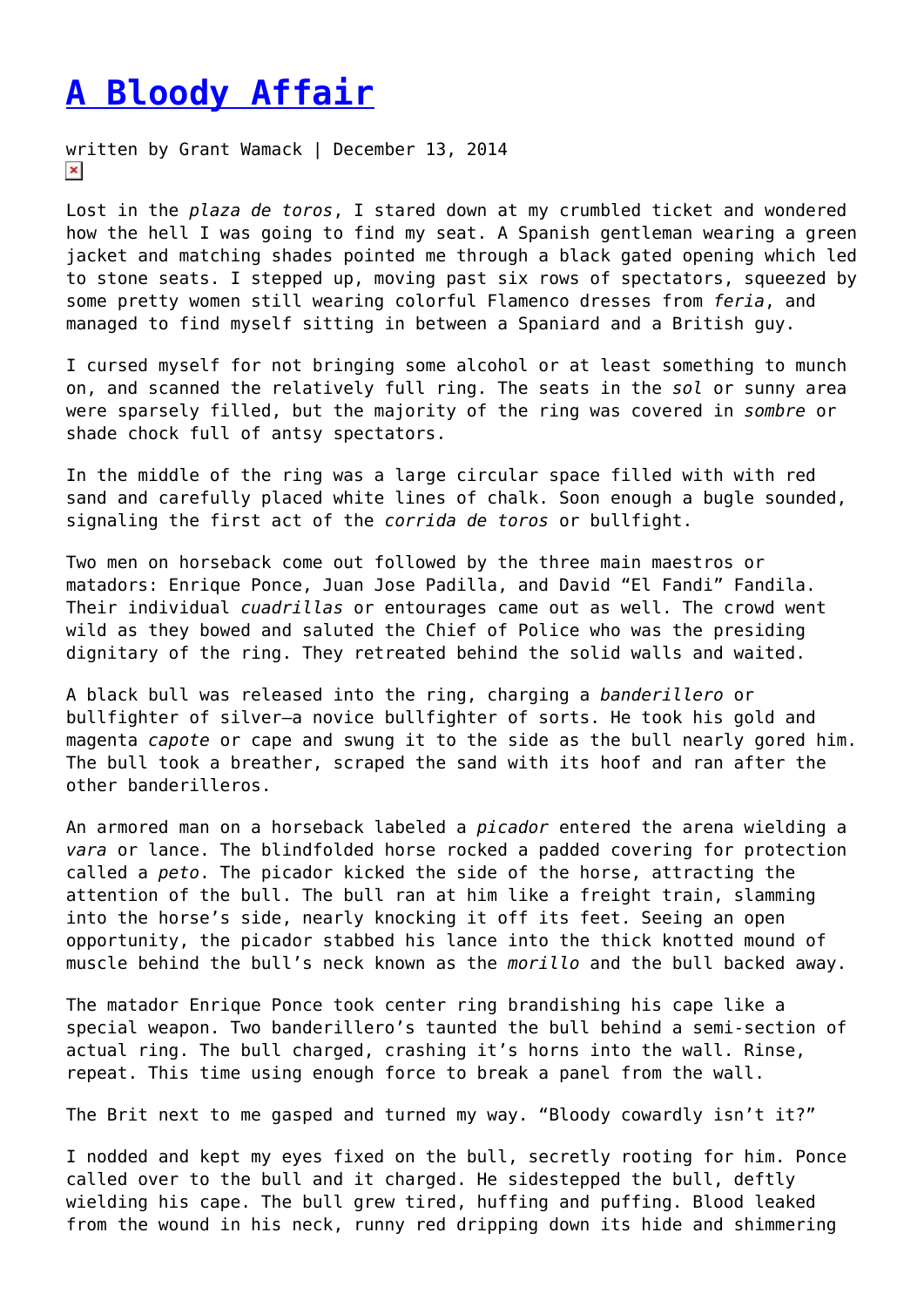in the little sunlight.

Ponce was handed two sharp barbed sticks known as *banderillas* and gave his cape to one of his lackeys. He walked confidently toward the bull waiting for it to charge. It rushed the bullfighter and Ponce leaped in the air, planting both banderillas into its upper back. Ponce did this two more times and the bull was severely weakened. Colorful banderillas hung off the bull's back like a sick party favor.

A banderillo gave Ponce his *estoque*, a thin sword. Ponce confidently strode toward the bull and did a series of fancy passes labeled as *tandas* with his cape. Wearing the bull down, Ponce readied himself for the kill. At the last moment, Ponce quickly thrust the sword in between the bull's shoulder blades and quite possibly into its heart. The bull staggered, blood spurting from its neck like a fountain, and laid down. Banderillos swept in just in case the bull had more fight left in him. It laid its head down and a man took a small knife and stabbed it repeatedly making sure it was dead.

Everyone sitting in the ring pulled out white handkerchiefs and cheered for Ponce. The louder the response the more likely the presiding Chair of the Ring would be swayed and the matador awarded for his courage. The Chief of Police stood on a balcony decked out with the Spanish flag and draped a white cloth over the edge.

A man bent down and sawed off the bull's tail and awarded it to Ponce who gladly accepted. He bowed. Music played and a thunderous applause filled the air. While he waved, the bull was hooked up to two horses who drew the body around the ring for everyone to see. I clapped along with everyone else, but I was slightly sickened by the sight of the bull's dead body being dragged along the sand.

Everyone exited the ring and the bugle sounded once again.

The man I came to see was none other than Juan Jose Padilla also known as "The Pirate." He earned the namesake and the eyepatch a few years ago when he was gored by a bull and lost an eye. He came back out of retirement and began fighting again much to everyone's chagrin. When my coworker told me about this guy, I knew I had to see him.

You really have to have some balls or loose screws if you come back from a life threatening injury to fight bulls—again. Think about it. Padilla no longer has the normal, wide angle field of vision we're accustomed to. Imagine large gaping blind spots, a loss of peripheral vision and throw in a pissed off 1600 pound bull fighting for dear life.

A black bull was released into the ring, angry as hell. Some of the amateur matadors jumped beyond the wall. Padilla stood his ground and slid through the sand on his knees—arching his back—and swung his cape to his left. The bull ran through the cape and his chin scraped the ground. It reminded me of a basketball player having his ankles broken by a nasty cross-over. The crowd loved it and I was impressed.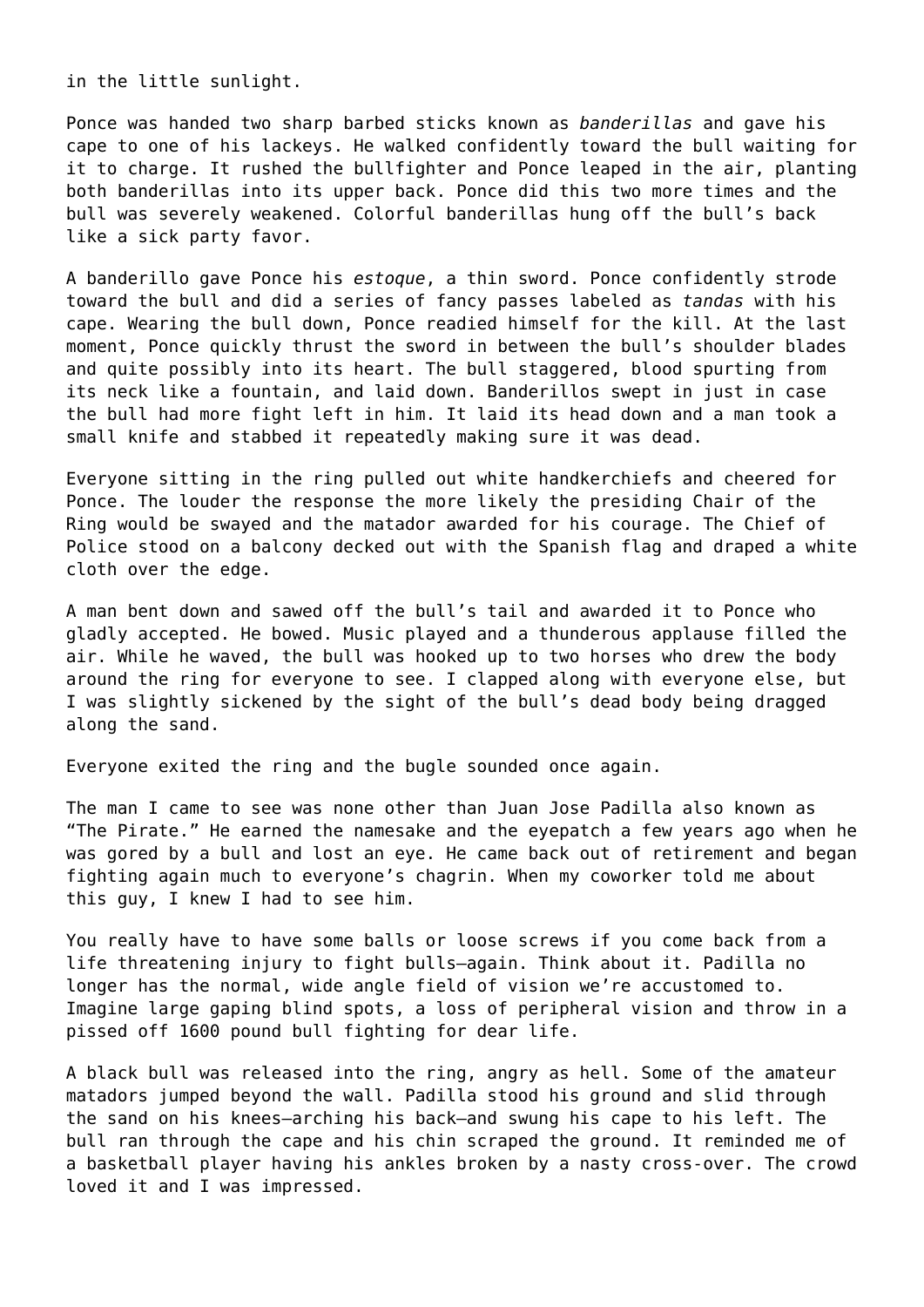Padilla did everything Ponce did, but with a little bit more flair and grace. After stabbing the bull with harpoon edged banderillas, Padilla went through a series of passes even going as so far to smack the bull's ass and tapping its wet nose.

 $\pmb{\times}$ 

When it came time to kill the bull, Padilla cleanly slid his estoque through the shoulder blades, but the bull didn't go down immediately. Instead it took a few unsteady steps forward and Padilla rubbed the bull's hide treating it like an old friend—guiding it into the valley of death. I felt like I was witnessing an intimate moment in between the bull and Padilla—a man who knew death like the back of his hands.

The bull laid down, dying, and Padilla bent down whispering into its ears. I wish I could hear what being said even if my Spanish was shaky. Padilla gained the upmost respect from me and it seemed the crowd as well based off their enormous response.

The crowd cheered and waved their white handkerchiefs, waiting for the Chief's verdict. I could barely see his head, but he took two handkerchiefs and draped them over the edge of the balcony.

A Spaniard sawed off two ears from the bull and handed them to Padilla. Padilla put his feet together, held the ears like trophies and bowed. Bouquets, shawls, and hats were thrown at his feet. He went around the ring and waved like a rockstar.

Two horses were forced into the ring by a man carrying a black whip. The bull's carcass was attached to the horses and they dragged it around like a lump of meat and everyone cheered.

The third fight with David Fandila was okay, but it was nothing to write home about. The only extraordinary thing that happened was the end of the fight. Everyone waved their white cloths and the Chief of Police didn't drape one single white cloth over the balcony. I was embarrassed for the matador even though I agreed with the verdict. Anyone would look sub-par after Padilla's spectacular display of skill.

I got bored once the fourth bull came out. I'm not sure if it was a lack of sleep or short attention span, but I thought about leaving and heading out to feria, but I paid a pretty penny for my ticket and I was going to sit it out.

Sure enough, a syrupy shadow descended over the bullring and I shivered. Ponce came back out and went through the motions. Things changed once the picador entered the arena. The bull barreled toward the man on horseback and slammed its horns underneath the horse. The horse-rider wobbled and the bull backed up and bowled into the horse's legs. The horse fell over and bayed.

I stood up, feeling a thick knot form inside my chest as I watched the bull ram the blindfolded horse. It must have been terrifying to lay there in complete darkness with nothing more than a thin layer of armor keeping you from the brink of death. Matadors crowded the bull yelling "toro" over and